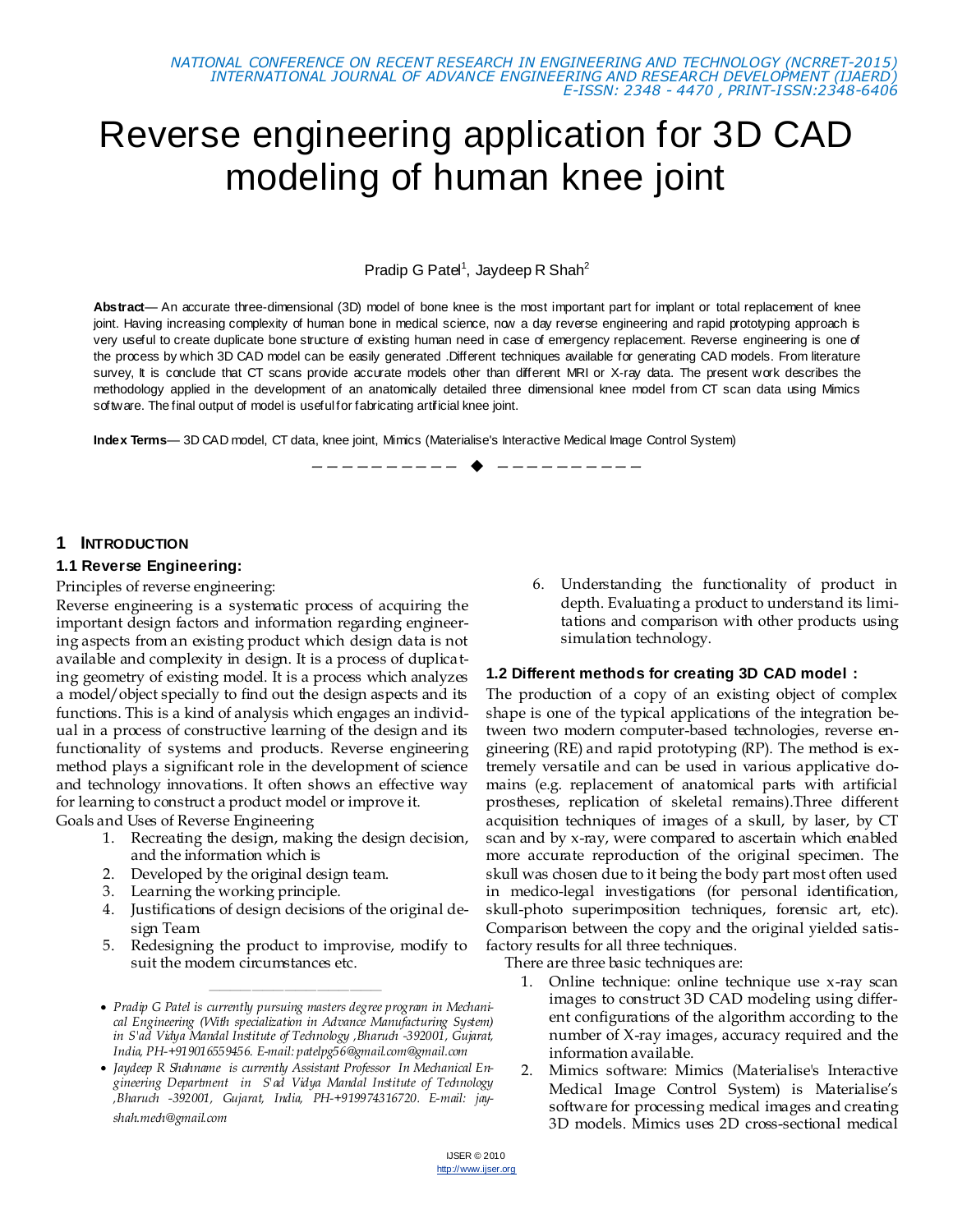images such as from computed tomography (CT) and magnetic resonance imaging (MRI) to construct 3D models, which can then be directly linked to rapid prototyping, CAD, surgical simulation and advanced engineering analysis.

3. Laser scan technique: 3D laser scanner used to create 3D model of knee joint. but for to less cloud data acquired accuracy of 3D model does not provide good result for implant surgery. However, CT scanning demonstrated some advantages over the laser technique, as it provided a cleaner point cloud, enabling shorter pre-reproduction processing times, as well as data on the internal parts, which resulted in the reproduction of a more faithful copy.

## **1.3 Medical application:**

Medical scan technology has an important place in the area of bone and tissue reconstruction. Implants and prostheses can be tailored to meet a patient's exact requirements, helping a wide range of people, including victims of bone disease, cancer, congenital defects and traumatic injuries. The data from non intrusive scans, such as CT, MRI and x-ray is used to create a 3D model allowing technicians to perfect the shape, performance and integration of the implant into existing structures within the body.

Several research organizations use Rapid Form's 3D imaging technology to convert CT, MRI and x-ray scans into CAD models for advanced neurosurgical and biomechanical research, and to build rapid prototype copies of the anatomy. Stereo-lithography takes these images and converts them to polymerized resin 3-D models allowing doctors to hold the information in their hands and examine all of the data.

## **1.4 Anatomy of the human knee joint:**

Due to complexity of knee joint of human bone vary from person to person so to create 3D model design is crucial part for implant design. Anatomy of human knee joint shown in fig.1



Fig. 1: Bones of the human knee joint [2]

# **2 LITERATURE SURVEY**

#### **2.1 Literature Survey on reverse engineering application for 3D CAD modeling of human knee joint :**

1) Yan-ping lin et al. (2004),They found The CAD model formed the data base of customized artificial joints applied in clinic medicine, in which we can select a suitable kind of artificial knee joint model to customize for the patient. For different patients, we just need to change the local data of the corresponding CAD model to meet the different requirements. The dimension and shape of the patient joint, we can customize the length of the prosthesis stem, the size of the prosthesis to satisfy the patient at most.[3]

2) B. Starly at al. (2005) , has done work on the development of biomimetic bone structures which in turn would be used in the design of heterogeneous scaffold structures. The CT/MRI image based reconstruction provides a technique in which the outer shape of the scaffold structure can be retrieved for appropriate anatomical fitting and compatibility.CAD models are used as the basis for preparation, multi material scaffolds can also be fabricated for tissue engineering applications.[4]

3) Bradleyab and Currieab (2005) , Integration of RE projects with geometric modeling courses is one way to highlight the existence of workable RE techniques. The general population may not be increasingly exposed to the technology, but we can be sure that it is at work behind the scenes in a growing number of applications for customized products, made to suit an individual's anatomy or preferences.[5]

4) Milovanović and Trajanović (2007) , Resent research has led to the development of the RP process building and improving upon artificial bone implants which are strong enough to support a new bone yet, at the same time, porous enough to be absorbed and replaced by the body. It is a very significant discovery in medicine and the first step on the way to making other complex human organs.[6]

5) J. Wang et al. (2009), they found that machining cortical bone segments prior to CT scanning is an effective method for accuracy evaluation of CT-based bone reconstruction.[7]

6) Chizari and Wang (2009), The study uses a finite element method to analyze an anatomically detailed ACL reconstructed knee of a 22 years old patient three months after operation, using data obtained from a CT scan. The model considered a kinematic constraint and parts interaction at the tendon graft and tibial tunnel were implemented.[8]

7) JianpingWang et al (2009), We found that machining cortical bone segments prior to CT scanning is an effective method for accuracy evaluation of CT-based bone reconstruction. As the contour of human bone was of complex geometry, there was no golden standard to compare the difference of complex surfaces between real human bone and replica one. During the entire geometrical reconstruction process, the CTimaging modality is knownto be of very high precision, with essentially no geometric magnification error.[9]

8) Ming-Ching Chang et al. (2010), We identify two major sources of variation: (i) the noise in depth measurements of the laser scans is significantly high and (ii) the use of point-topoint correspondence in Iterative Closest Point (ICP) is not suitable due to sampling variation in the laser scans. The complete surface mesh is constructed by fusing all the scans in the order maximizing mutual overlaps. We have proposed a reliable approach to accurately process raw laser scans to produce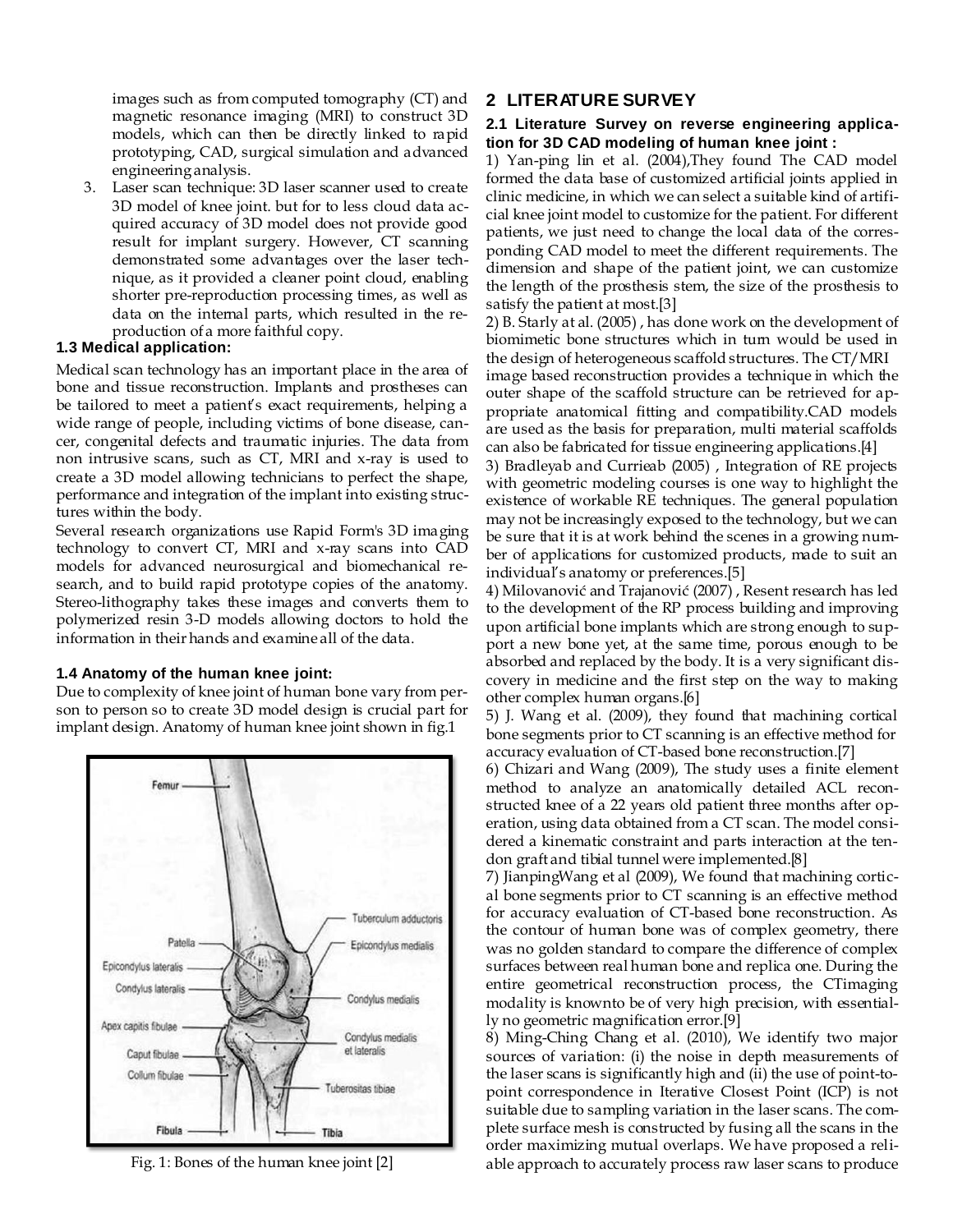a consistent ground truth dataset. By reducing the sensing and sample errors in the fusion process, the resulting model has low variation and excellent repeatability, which is useful for validating the MRI measurements of the knee cartilage.[10]

9) Sudesh Sivarasu at al. (2011), The performance of the conceptually design knee is better than the reverse engineered knee joint but the best combination is that of reverse engineering over which conceptual design has to be applied for making the ideal artificial knee.[11]

10) Kamala and Kumara (2013), CT/MRI images helped to get the more accurate geometry of distal femur and proximal tibia bone and the concept of reverse engineering in order to improve the implant design and make it more customized.[12]

11) Jayesh J. Dange et al. (2013), All measured dimensions from the CAD solid model of distal femur are found to be approximately same as that measured from the input CT dimension and find methodology to develop 3D CAD model from CT via use of CAD tools.[13]

12) Sherekar and Pawar (2014), Depending on the size and complexity of the biomodel, RP fabrication times vary between a few hours to two days, which maybe unacceptably long for emergency cases. by using RP cost and time expenses are justifiable for custom implant fabrication applications, e.g. for orthopedic surgery, simply because in such cases the utilization of conventional manufacturing methods, implies significantly higher fabrication time and cost. Furthermore, the customization of the implant assures accurate fitting, reduces operating time and enhances quality.[14]

#### **2.2 Finding from literature:**

From the literature survey , to create 3D CAD modeling for human knee joint using different techniques provide different result of accuracy for different 3D model but due to complexity of knee joint and variation of knee dimension vary from person to person in case of implant surgery. So to create accurate 3D CAD model for implant surgery CT scan data provide accurate result due to large data point acquire available which provide accurate model for artificial knee joint model. So I have done work to create 3D CAD modeling from CT scan data of 25yr old male patient's knee joint using Mimics software and its application for implant surgery is very useful approach in emergency case of total knee replacement.

# **3 3D CAD MODELING OF KNEE JOINT:**

A 3D anatomically detailed model of the knee was created using density segmented Computed Tomography (CT) scans (DICOM standard images). This technique geometrically defines the knee bone structure and the encapsulated soft tissues configuration. The geometrical complexity of the knee structure implies the use of reverse engineering tools e.g. CT scanning, in order to obtain a model that accurately simulates the biomechanical behavior of the knee, the fixation zone and the ligament.

## **3.1 3D modeling methodology:**

The complex mechanical behavior of the knee and the necessity of obtaining accurate results for Post validation with experimental values imply an adequate modeling of the knee structure in terms of 3D anthropometrical characteristics and material constitution. The anthropometrical data was obtained from a CT scan of the knee. The DICOM images generated in the CT scan were then processed with the Mimics 10.01 software to obtain the primary 3D model using density segmentation techniques. The generated primary 3D models were then processed and assembled as geometrical data files. Finally, the model was exported as .stl file. The model was then prepared for the analysis by definitions of loads, boundary conditions, material constitutive models, kinematic constraints and mesh discretization processes.

#### **3.2 Medical image data generation :**

A CT scan was performed on 25 years old male using CT equipment. Scans were performed on the knee at the neutral posture where there is the least tension or pressure on tendons, muscles and bones. The scans were made up of 420 cross-sectional "cuts" with a slice distance of 1 mm and a field of view (FOV) of 18.70 cm. The images were exported from the CT equipment in the DICOM format with an image area of 512x512 pixels. The high image resolution associated with the reduced distance between slices assures a good geometrical definition of the primary 3D models in the future density segmentation operations. Fig. 5 shows a single slice of a gray value image (DICOM format) of the reconstructed knee. **3.3. 3D reconstruction:**

For the reconstruction of the primary 3D anthropo- metrical models (bone structure and encapsulated soft tissues) the Mimics10.1 medical imaging density segmentation software was used. The DICOM image files generated in the CT scan are constituted by pixels with different gray intensities. The different intensity fields correspond to different material densities in the anatomic knee structure, namely, soft tissues and bone. Note that in a CT scan it is possible to distinguish the tendon graft (ligament) structure. The separated 3D reconstruction of each bone segment was accomplished with manual editing Operations of the density masks. The reconstruction of the encapsulated soft tissues was faster and easier due to the high difference of densities between the soft tissues and the surrounding air. The spaces between bones normally occupied by cartilages and synovial liquid were not segmented. The different phases accomplished for the 3D reconstruction using density segmentation techniques with the Mimics10.01 software are presented below.

1) Importing the medical data

The Mimics software allows automatic importation of the 420 slice images generated in the CT scan. A pixel size of 0.3652 mm was automatically calculated accounting the present image resolution (512x512 pixels) and the acquisition FOV (field of view). The slice distance was correctly determined corresponding to 0.4mm. The pixel size and the slice distance guarantees the coherent dimensional reproducibility of the models generated during the segmentation process. To minimize the project size and maximize the productivity of the 3D reconstruction process, a crop operation was conducted in order to eliminate the slice images of the left knee, concentrating the modeling efforts in the right knee area. This is the very first step where the images were imported and converted scan data through "Import Images" from the "File" menu, then changed orientation. The orientation parameters are necessary to display the images correctly in MIMICS. Then MIMICS software generates automatically coronal and sagittal images, and the result is shown in Fig. 2.

2) Organize images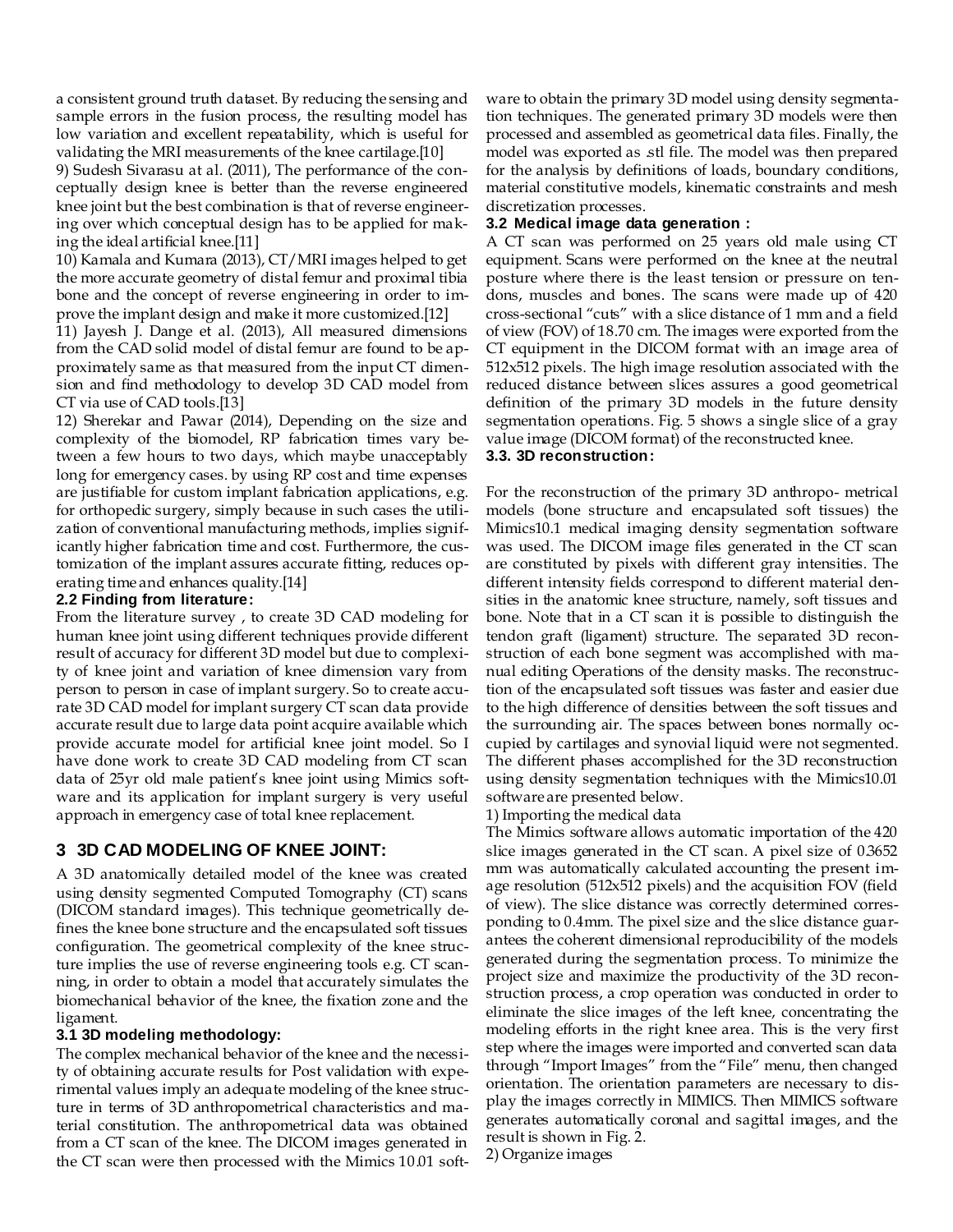If there more no of CT images then it may take more time for further process and unnecessarily it will create problem in reconstruction of 3D model. So we have to simplify the number of CT images to reduce the workload and improve the efficiency through "Organize Images". In the "Organize Images" interface we can choose images as per our requirement in MIMICS project which should be visible and used while working with MIMICS. If you look at the images you will notice that the ones that correspond to table positions –49.5 and – 48.5 do not contain any information about mandibular bone. The operation is shown in Fig.3.



Fig. 2: A single slice of a gray value image of an knee joint of a 25 years old male using CT scan (left).





3) Thresholding:

As different organizations will have different gray value in CT images, so it is required to set accurately the threshold value. We can observe the CT images to view the required part of the extracted organizations when set the threshold value. The threshold value should be kept as lower as possible to avoid the noise. A good threshold value for Mimi is about 270 (Hounsfield scale). Thresolding process shown in Fig. 4

CT images are a pixel map of the linear X-ray attenuation coefficient of tissue. The pixel values are scaled so that the linear X-ray attenuation coefficient of air equals -1024 and that of water equals 0. This scale is called the Hounsfield (HU) scale. Thresholding based on Hounsfield scale was used to separate each part of the knee including bones and the encapsulated soft tissues volume. In order to include all the cortical and trabecular bone at the knee bone structure and exclude the cartilage regions, a lower limit of 485HU and an upper limit of

1467HU were defined. The soft tissues region was generated accounting a range of -188HU to 3071HU. In the thresolding the bone structure are selected which can see with green color. In this process we select the bone structure for which we want to generate 3D model. We select only that area of the knee to generate the model. So thresolding is the selecting process of the bone structure



Fig. 4: Thresolding process.

#### 4) Region growing

This command is used when the selected region is to be taken from whole figure as in below figure it shown by cyan colour which will be taken into consideration rather than taking whole part. The region growing process allows splitting the segmentation in different and separated parts.Corresponding each part to one mask that can be distinguished by the different applied mask's colors. For that geometrical separation to happen, the adjacent masks must not be connected with any residual pixel. These operations were performed in all slices generated at the CT scan. For the complete definition of the bone knee structure and soft tissues, different regions (tibia, femur, patella, fibula, tendon graft and soft tissue) were defined. Fig. 5 shows the views of an region growing process on the ligament.



Fig. 5: Region growing process

5) Cavity filling and edit mask

In thresolding and region growing all the bone structure cannot selected easily so the model generated will not be accurate as only surface bones are selected. This happens due to density difference. So cavity is filled for each layer so that we can easily generate the 3D CAD model. Fig. 6 shows the cavity filling process for each layer. Here we can manual edit the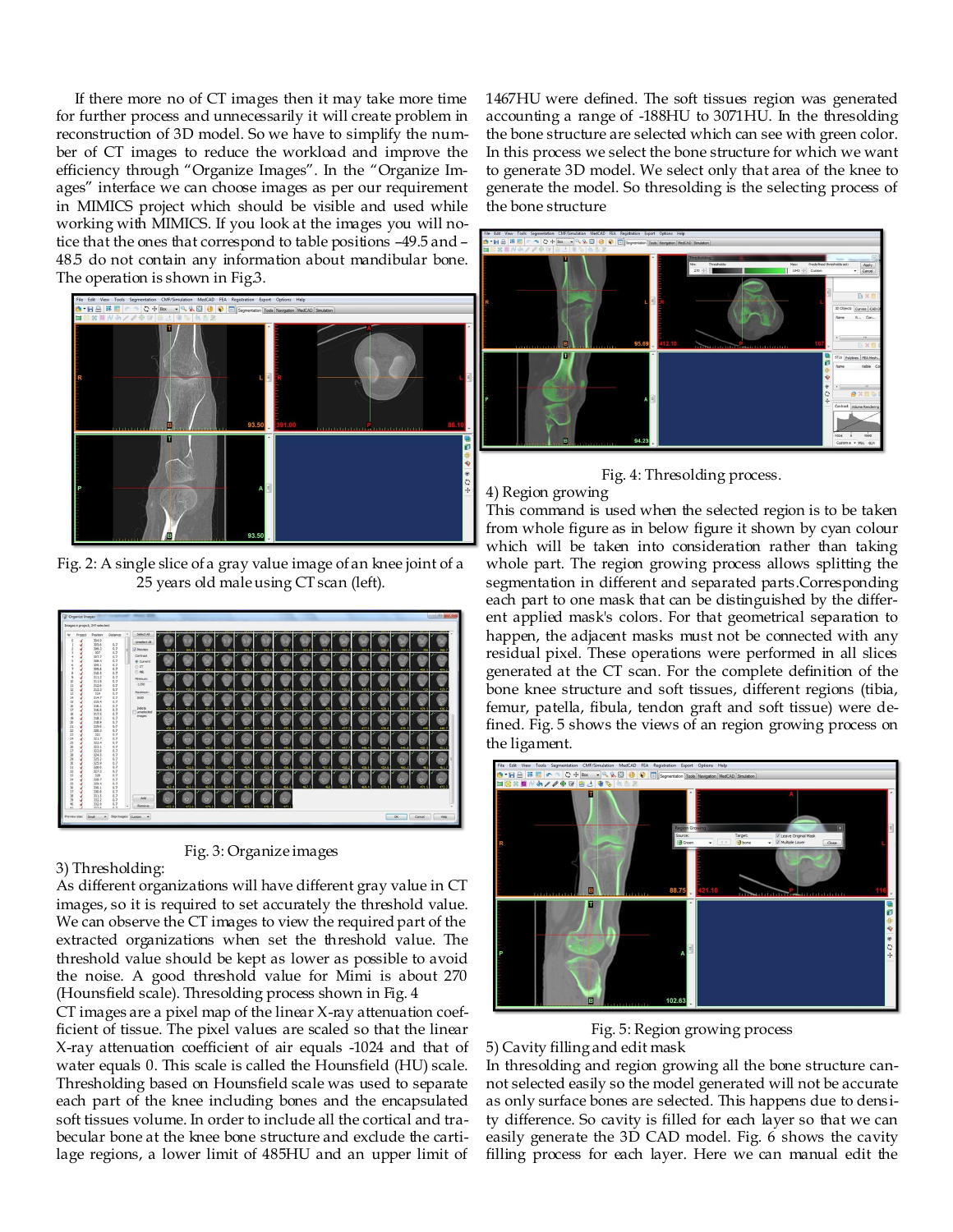functions which are performed on the active mask. We can draw, erase, or restore the image with a certain threshold value indicated below. The drawing cursor can be a rectangle or a circle (ellipse) and can have different sizes, or you can use the lasso tool to draw a shape. If the holes in the femur are more it will create more trouble. So we need to modify carefully all

As the model generated by this process is not accurate. The surface of the model is rough. So to create smooth model the smoothing is done. Number of iteration is done with selecting Smoothing factor between 0 to 1. Finally, the accurate 3D model is generated. Fig 9. Shows smoothing of 3D model.



Fig. 6: cavity filling process

CT images carefully and fill all the holes in the femur. The holes are due to the setting of thresholding of CT images, not the original. So it can't affect the follow-up calculations. Fig 7 shows the edit mask process for each layer.



Fig 7 shows the edit mask process for each layer.

#### 6) 3D reconstruction

After having done all above steps "Calculate 3D" from the ―Segmentation‖ Menu. The 3D structure of the femur can be visualized clearly. The generated region masks were used to develop 3D models for each the bones and encapsulated soft tissues volume. The 3D reconstruction is based on 3D interpolation techniques that transform the 2D images (slices) in a 3D model. For this reconstruction case, gray values interpolation was used associated with the accuracy algorithm for achieving a more accurate dimensional representation of the knee structure. Shell and triangle reduction, respectively, were used for eliminating small inclusions and reducing the number of mesh elements. Each region was then reconstructed to obtain all the bones and encapsulated soft tissues volume that geometrically defines the knee structure. The relative position of the different parts constituting the primary model assembly of the knee model is shown in Fig. 8 7) Smoothing



Fig. 8: 3D reconstruction of knee model



Fig. 9: Shows smoothing of 3D model.

8) Exporting file

After creating the 3D CAD model this model must be exported for further analysis in appropriate format. In MIMICS file is generated in .stl format. In .stl format the tessellation line is generated for each layer for easy further analysis. This file is used as input for different type of analysis and fabricating rapid prototyping model.

# **4 CONCLUSIONS:**

Using the MIMICS software 3D CAD model for different bone of human knee joint are generated. Figures 10 and 11 show the models for femur and tibia & fibula respectively. From above result concluded that the accuracy and finishing of model using Mimics provide short time for model creation from CT scan data. This 3D model of knee joint complexity which is not provide good accuracy by other 3D modeling techniques. From the 3D CAD creation using reverse engineering approach following benefits achieved.

1. Shorter model creation time.

2. 3D model can be materialize with different material in case of implant knee joint Replacement.